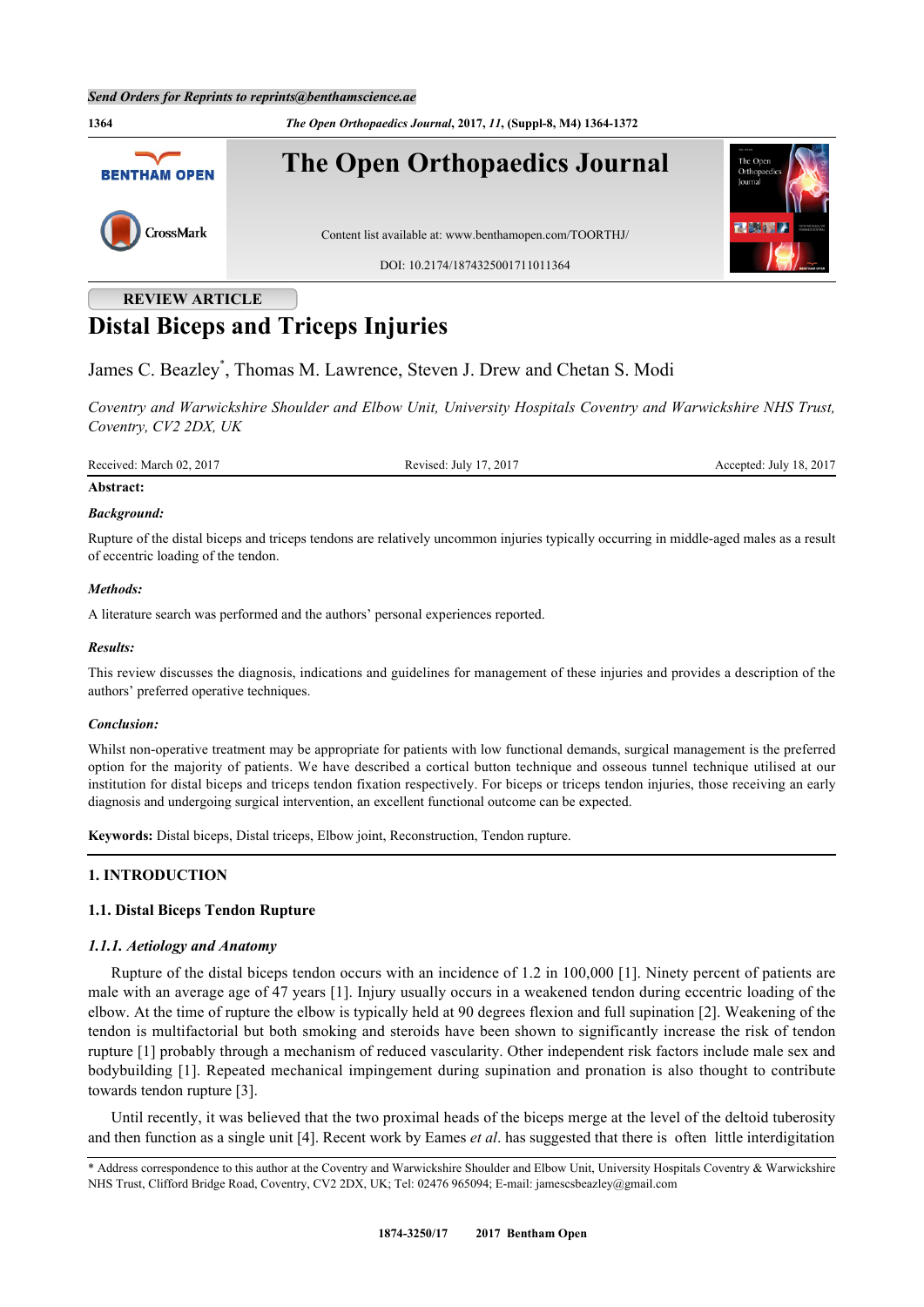of the muscle bellies and although the tendons may fuse at the lacertus fibrosus, the tendons continue in line with their respective muscle bellies and can still be easily separated into their separate bundles [[5\]](#page-6-4). The long head inserts onto the proximal part of the radial tuberosity and the short head inserts onto the distal part of the radial tuberosity. Both tendons insert approximately 24 degrees from the apex in the axial plane thus enabling the radial side of the tuberosity to act as a cam, increasing the turning moment of the biceps [[6\]](#page-6-5). The centre of the long head is slightly posterior to the centre of the short head. The separate insertion points of the long and short heads facilitates different positions of maximal function with the short head being the stronger arm flexor and supinator in the pronated and neutral forearm whilst the long head with its slightly posterior insertion point can generate greater supination torque in the fully supinated forearm [\[7](#page-6-6)] thus facilitating a greater effective arc of supination.

#### *1.1.2. Clinical Presentation and Diagnosis*

Patients typically describe a sudden, severe pain in the antecubital fossa on maximal eccentric loading, which may be accompanied by hearing a snap or pop. Patients may complain of a temporary pseudo-paralysis of the elbow or demonstrate pain and weakness on flexion and supination of the elbow against resistance. Bruising often presents over the medial aspect of the elbow, although this finding in not consistent, especially if the lacertus fibrosus is intact, thus confining the hematoma [\[8\]](#page-6-7). If the lacertus fibrosus has been ruptured there may be abnormal contour of the distal biceps due to the retraction [[8,](#page-6-7) [9\]](#page-6-8).

The 'Hook' test has been developed by O'Driscoll *et al* to confirm the diagnosis of distal biceps tendon rupture [\[10](#page-6-9)]. The patient is asked to flex the elbow to 90 degrees and fully supinate their forearm. The examiner's index finger is brought in from the lateral aspect of the antecubital fossa to 'hook' the biceps tendon. If the tendon can be hooked and brought forwards this is an intact hook test (Fig. **[1](#page-1-0)**). If the biceps tendon is completely avulsed there is no cord-like structure under which the examiner may hook their index finger and the hook test is "abnormal". The lacertus fibrosis can also be examined. The lacertus fibrosus feels like a thin, sheet like structure on the medial side and may be avulsed in a complete tendon rupture. It can be differentiated from the biceps tendon as it is not fully 'hookable' although easily palpable from the medial side. A modification of the hook test has also been described for the diagnosis of partial tears in which the tendon is hooked and vigorously pulled forwards. If the tendon is hookable, but pulling the tendon produces pain this is suggestive of a partial tendon rupture. O'Driscoll reported a sensitivity and specificity of 100% for hook test for the diagnosis of complete distal biceps tendon ruptures in 33 patients with complete tears. In other centres, Devereaux and ElMaraghy have reported a sensitivity and specificity of 81% and 100% respectively for the hook test in the diagnosis of complete distal biceps tendon rupture [\[11](#page-6-10)].

<span id="page-1-0"></span>

Fig. (1). The hook test - when the biceps tendon is intact, as above, the examiner can fully insert the finger under the lateral edge of the biceps tendon. The finger passes between the biceps tendon and underlying brachialis muscle.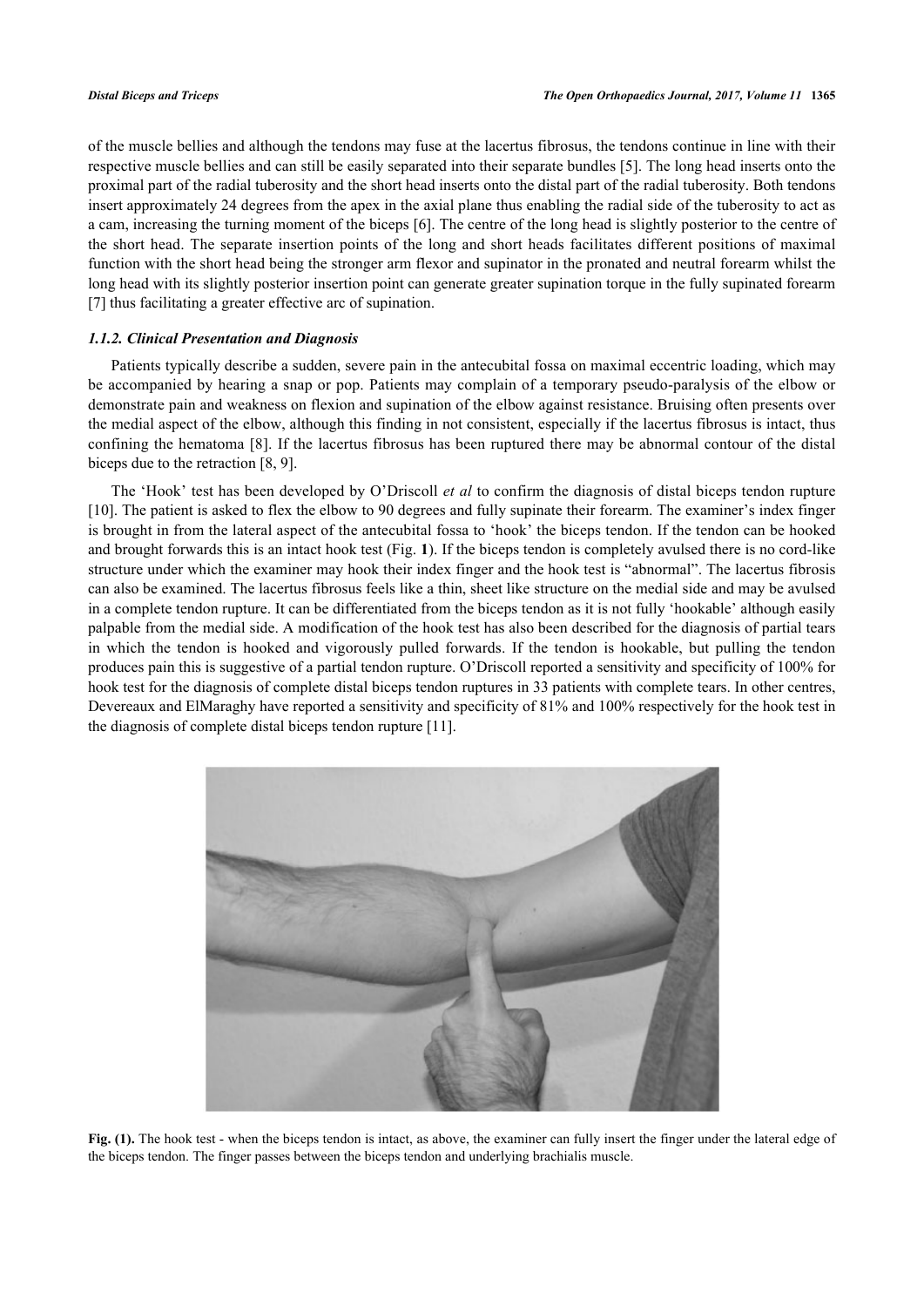Given the high specificity of the hook test, imaging is generally not required for patients with a positive test for complete rupture. Patients with a positive modified test and patients with a negative hook test but a high clinical suspicion require further imaging to confirm the diagnosis of partial tear. Both ultrasonography (US) and magnetic resonance imaging (MRI) can be used to confirm the diagnosis of a partial tear. A literature review generated no high level evidence to suggest superiority of one modality over the other however MRI is considered to be the gold standard [\[11](#page-6-10)] with O'Driscoll reporting a sensitivity and specificity for MRI of 92% and 85% respectively [\[10](#page-6-9)].

# **2. TREATMENT**

#### **2.1. Non-Operative**

Complete distal biceps tendon rupture can be managed non-operatively, however most series report a significant reduction in supination strength and endurance with some series also reporting a reduction in flexion strength. In the largest reported series of conservatively treated patients, Freedman *et al.* reported a 37% reduction (p<0.05) in supination strength but a non-significant reduction in flexion strength [\[12](#page-6-11)]. Morrey *et al.* reported a 40% reduction in supination and a 31% reduction in flexion strength in a smaller series of non-operatively treated patients [\[13](#page-7-0)]. Baker and Bierwagen reported an average difference in supination and flexion strength of 27% and 21% respectively in addition to a decrease in endurance [\[14\]](#page-7-1). Patients who select conservative treatment should be informed that they are likely to experience a reduction in supination strength and endurance and may also experience a reduction in flexion strength. Non-operative treatment is therefore usually reserved for patients with low functional demands or those that have significant risk factors for peri-operative complications.

#### **2.2. Surgical Management of Complete Tears**

The distal biceps tendon can be repaired via a single incision or via a two-incision technique. Dobbie developed the original one incision technique, however a high rate of radial nerve injury was reported [[15](#page-7-2)] which lead to the twoincision technique being developed by Boyd and Anderson [[16\]](#page-7-3). A recent systematic review by Watson *et al*. reported a complication rate of 23.9% (78 of 327 elbows) for one-incision procedures and 25.7% (44 of 171 elbows) for twoincision procedures ( $p = 0.32$ ) [[17\]](#page-7-4). With respect to functional outcome there is no clear benefit of one technique over the other. In the only randomised controlled trial examining the difference between single and two incision techniques Grewal *et al*. reported no difference in their primary outcome measure (American Shoulder and Elbow Surgeons  $(ASES)$  elbow score) at one year<sup>18</sup>.

Numerous fixation methods have been developed. These include bone tunnels, suture anchors, intraosseous screws and suspensory cortical buttons. Watson reported a complication rate of 26.4% (seventy-five of 284) for suture anchors, 20.4% (thirty-four of 167) for bone tunnels, 44.8% (thirteen of twenty-nine) for intraosseous screws, and 0% (zero of eighteen) for cortical button fixation ( $p = 0.03$ ) [[17](#page-7-4)]. At our institution we used cortical button fixation, which is described below.

#### **2.3. Surgical Technique**

<span id="page-2-0"></span>Patients are positioned supine and a transverse incision is made in the anterior elbow crease at the level of the radial tuberosity. Care is taken to identify and protect the lateral cutaneous nerve of the forearm. Blunt dissection is used to retrieve the torn biceps tendon proximal to the incision (Fig. **[2A](#page-2-0)**). The elbow is flexed and the tendon end is delivered out of the wound and prepared with a number 2 Orthocord locking stitch for at least 2cm, also incorporating the cortical button (Fig. **[2B](#page-2-0)**). Blunt dissection is then used to identify the radial tuberosity. Recurrent radial artery branches often require ligation to allow access to the tuberosity. Hand held retractors are used to expose the tuberosity as placement of lever retractors behind the radial neck may lead to posterior interosseous nerve injury. With the forearm fully supinated, a beath pin is drilled through the tuberosity and is bicortically over-drilled with a 4.5mm cannulated drill to create a foramen for the cortical button (Fig. **[3](#page-3-0)**). The radius is then unicortally over-drilled (usually 7mm) with an appropriately sized reamer creating a unicortical foramen for the tendon. The button is pulled through both cortices and deployed. We ensure full deployment of the button has occurred with the use of fluoroscopic imaging (Fig. **[4](#page-4-0)**).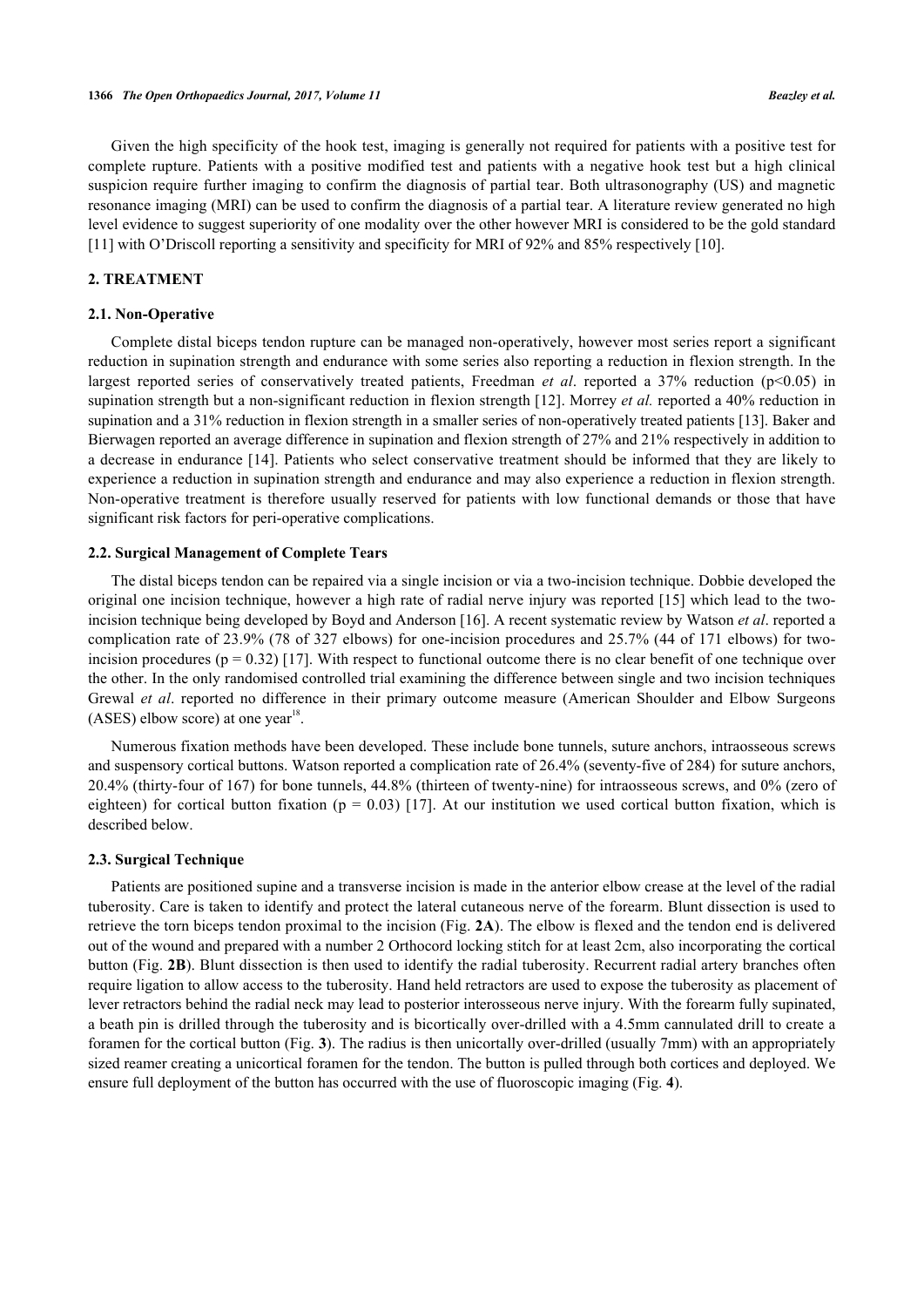



**Fig. (2).** A: retrieval of tendon through transverse incision, taking care to identify and protect the lateral cutaneous nerve of the forearm. B: retrieved tendon is whip stitched to endobutton with 2 Orthocord.

<span id="page-3-0"></span>

**Fig. (3).** Endobutton fixation of distal biceps. Tendon is whip stitched to Endobutton with 2 Orthocord and a 4.5mm and 7mm hole drilled in far and near cortex of radius respectively (A). Endobutton with attached tendon is passed through radius (B). Endobutton flipped (C).

We keep patients in a sling for the first week to protect the wound. Following the first week we allow gentle activeassisted motion of the elbow. Resistance exercises are commenced after 6 weeks and full activities including heavy lifting and sports are permitted after 3 months.

#### **2.4. Delayed Presentation**

Presentation beyond three weeks leads to musculotendinous retraction and makes anatomic repair a challenge. Historically delayed presentations were managed with either tenodesis of the biceps tendon to brachialis or tendon reconstruction. Whilst studies have shown good recovery of flexion power with brachialis tenodesis, supination power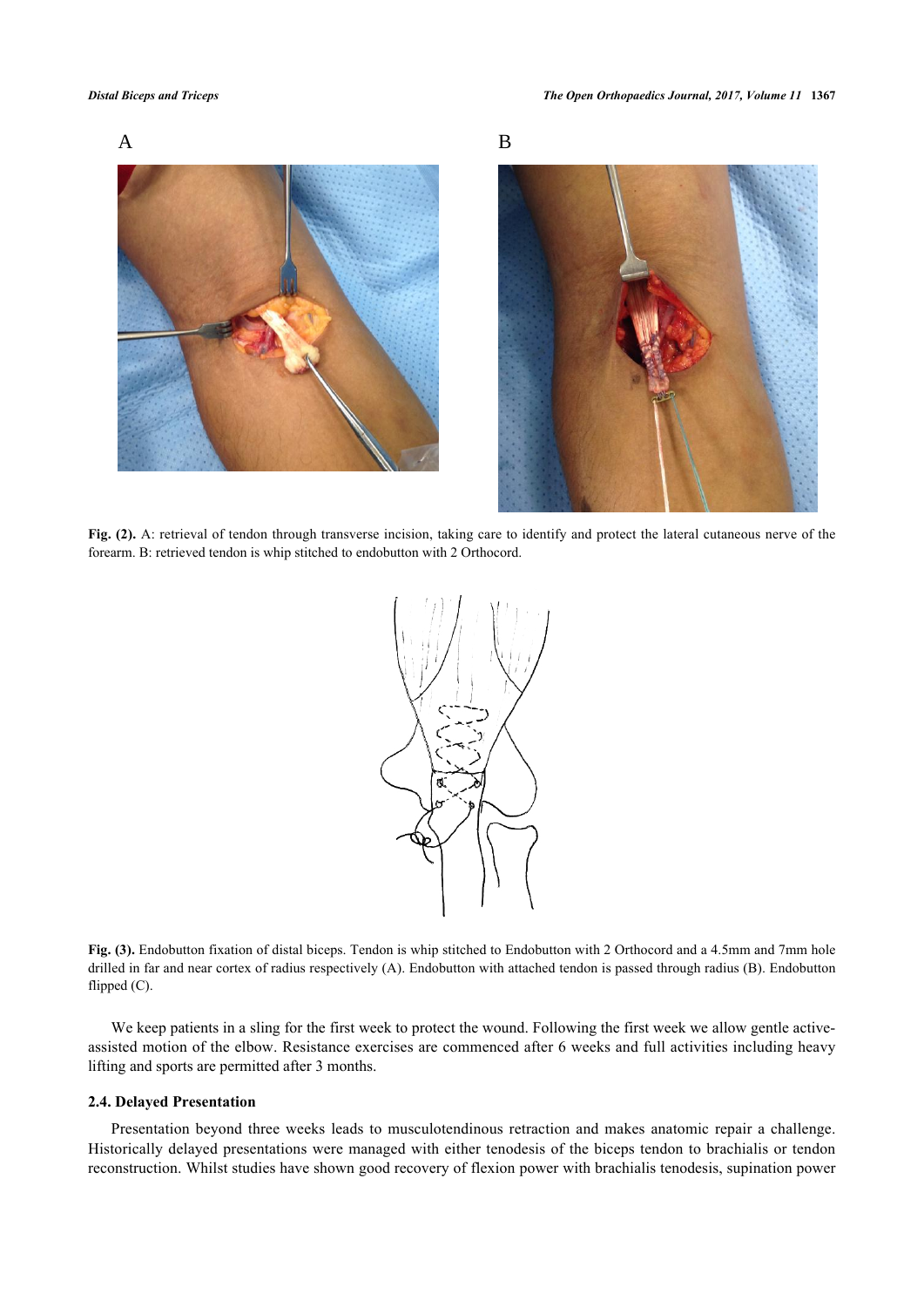<span id="page-4-0"></span>is substantially reduced [\[19](#page-7-5)]. The biceps motor tendon unit has been shown to gradually stretch following repair which, combined with improvements in pull out strength of fixation devices has replaced the need for tendon reconstruction in most cases. Morrey *et al* reported the results of 23 cases in which the biceps were repaired in extreme flexion with good results and concluded contracted distal biceps tendons may be reliably reattached to their anatomic insertion with up to  $90^\circ$  of elbow flexion [\[20](#page-7-6)]. For tendons that have retracted such that reattachment at  $90^\circ$  of elbow flexion is not possible tendon reconstruction using auto-graft or allograft is possible. Donor sites include Achilles tendon, semitendinosus, fascia lata, and flexor carpi radialis [[8](#page-6-7)]. All report similar outcomes but direct comparison is difficult due to small numbers reported.



**Fig. (4).** X-ray confirming correct position of cortical button at level of bicipital tuberosity.

#### **2.5. Surgical Management of Partial Tears**

There is considerable controversy regarding the management of partial tears. For tears involving less than 50% of the footprint there is general agreement that non-operative management should be pursued [\[21](#page-7-7) - [23\]](#page-7-8). For tears involving more than 50% of the footprint some authors advocate complete division and reattachment [[18](#page-7-9) - [20\]](#page-7-6) however, the natural history of partial tendon tears has been poorly reported.

#### **3. TRICEPS TENDON RUPTURE**

#### **3.1. Aetiology and Anatomy**

Triceps tendon rupture is an extremely rare injury. Anzel reviewed the Mayo clinic experience of upper limb tendon rupture and found less than 1% of all tendon ruptures were triceps ruptures [[24\]](#page-7-10). Triceps tendon injuries typically occur as a result of a fall onto an outstretched hand resulting in eccentric lengthening of the contracting triceps tendon [[8](#page-6-7)] however injury as a result of direct blow and laceration has also been reported [[25\]](#page-7-11). The tear most commonly occurs at the triceps insertion site onto the olecranon however reports of apophyseal separation in adolescents also exist [\[26\]](#page-7-12). Tears in the musculotendinous junction and muscle belly are very uncommon [[25\]](#page-7-11). Chronic renal failure, endocrine disorders, metabolic bone diseases as well as steroid use have been suggested as risk factors [[27,](#page-7-13) [28\]](#page-7-14) however owing to the low prevalence of triceps tendon rupture these factors cannot be defined as causative [\[8](#page-6-7)].

The triceps brachii is composed of three muscle bellies. The long head arises off the infraglenoid tubercle of the scapula, the medial head off the posterior aspect of the humerus distal to the spiral groove and the lateral head off the lateral intermuscular septum and the posterolateral aspect of the humerus above the spiral groove [[4\]](#page-6-3). The triceps inserts as a bilaminate tendon over a wide area onto the tip of the olecranon with the insertional footprint averaging 466mm<sup>2</sup> [\[29](#page-7-15)]. The medial insertion of the triceps is along the crest of the olecranon with the lateral insertion fanning out over the extensor carpi ulnaris, anconeus and also into the antebrachial fascia of the forearm [\[30](#page-7-16)].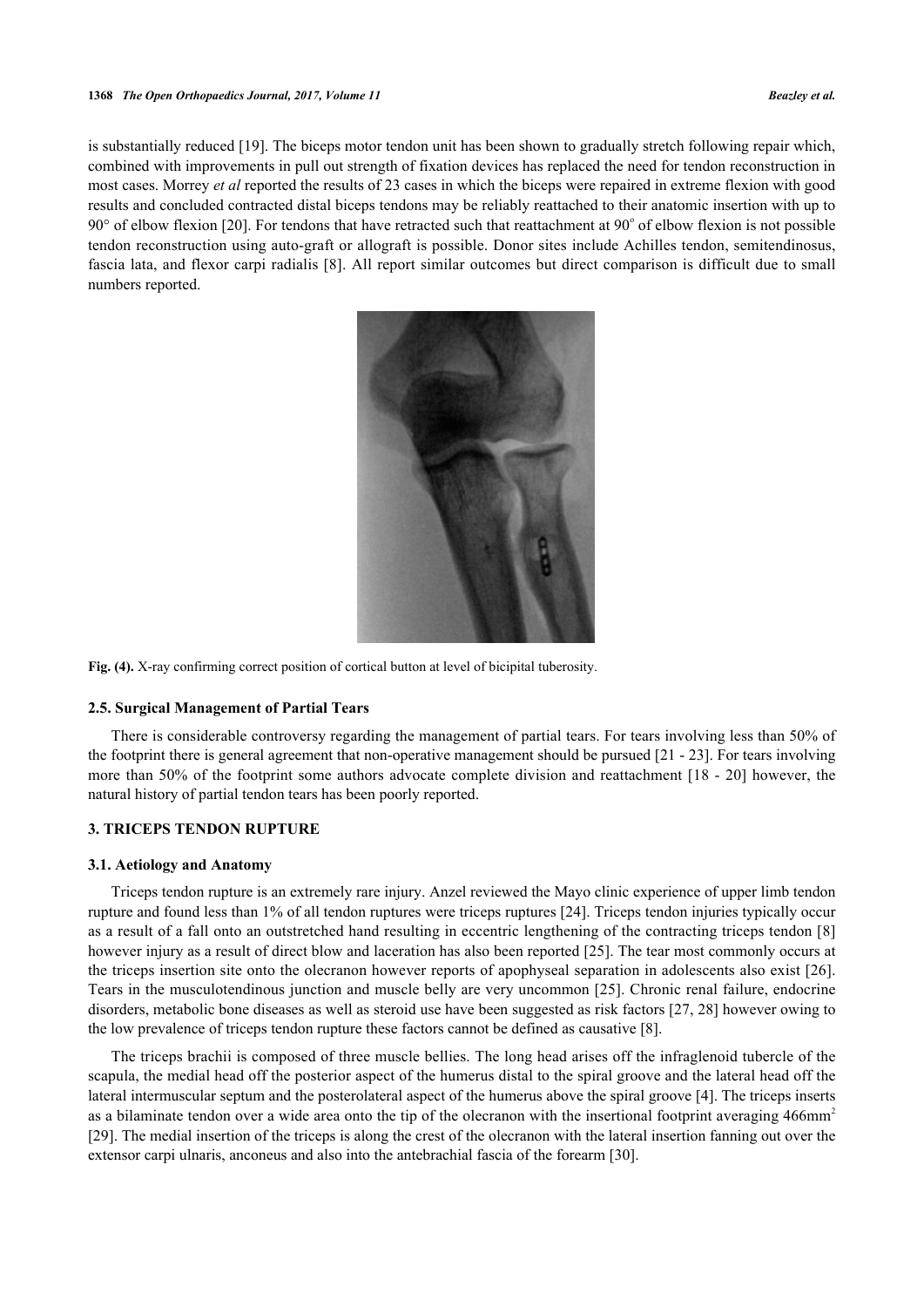#### **3.2. Clinical Presentation and Diagnosis**

Patients typically present complaining of pain on the posterior aspect of the elbow following suitable mechanism of injury. Swelling, tenderness and ecchymosis are identified on physical examination. A palpable gap may be identified just proximal to the olecranon, although this may be masked by swelling in the acute period. Some patients may not notice weakness of elbow extension as anconeus, aided by gravity, can substitute for the triceps, especially for activities below shoulder height [\[8\]](#page-6-7). Even with the action of anconeus, active extension against resistance will be limited or absent in cases of complete tears. A modification of the Thompson test has been developed to aid diagnosis. The patient is positioned prone with the elbow flexed and the forearm over the side of the table. The triceps bulk is then squeezed with an intact tendon generating some extension of the elbow [\[30](#page-7-16)].

Plain films may demonstrate the presence of an avulsion fracture of the olecranon known as the fleck sign [\[31\]](#page-7-17). Additionally, plain films are important in excluding associated injuries such as radial head fractures and medial collateral ligament avulsion [\[32\]](#page-7-18). As for distal biceps rupture, the diagnosis of complete triceps tendon injury can be made clinically. MRI and US may however be ordered to clarify whether there is a complete or a partial tendon tear [\[33](#page-7-19)].

# **4. TREATMENT**

#### **4.1. Non-Operative**

As with distal biceps tendon rupture, patients with low functional demands can be managed non-operatively, accepting the weakness in extension strength associated with the injury.

There is controversy regarding the optimum management of partial tears. There have been studies reporting good results of non-operative treatment even in patients with high functional demands - most of these tears are therefore treated non-surgically unless the symptoms persist after three to six months of treatment [\[34](#page-7-20)].

#### **4.2. Surgical Management of Complete Tears**

Early primary repair is indicated for complete acute ruptures. Surgery is preferably preformed within the first few weeks of injury. Numerous case series have described a variety of techniques including the use of suture anchors [[36\]](#page-8-0), sutures through olecranon bone tunnels [\[25](#page-7-11)] and the use of k-wires and tension bands in cases with large avulsed olecranon bone fragments [[34\]](#page-7-20). Owing to the low incidence of this condition no comparative data exists to evaluate the efficacy of one technique over another [[35\]](#page-7-21).

<span id="page-5-0"></span>At our institution we employ a bone tunnel technique. A No. 2 Orthocord suture is inserted through the ruptured triceps tendon using a Bunnell stitch technique. (Fig. **[5](#page-5-0)**). Oblique drill holes are drilled with a 2.5mm drill. The two ends of the Ethibond are passed through the osseous tunnels and secured on the dorsal aspect of the proximal ulna.



**Fig. (5).** Repair of ruptured triceps tendon to bone with 2 Orthocord through 2.5mm drill holes.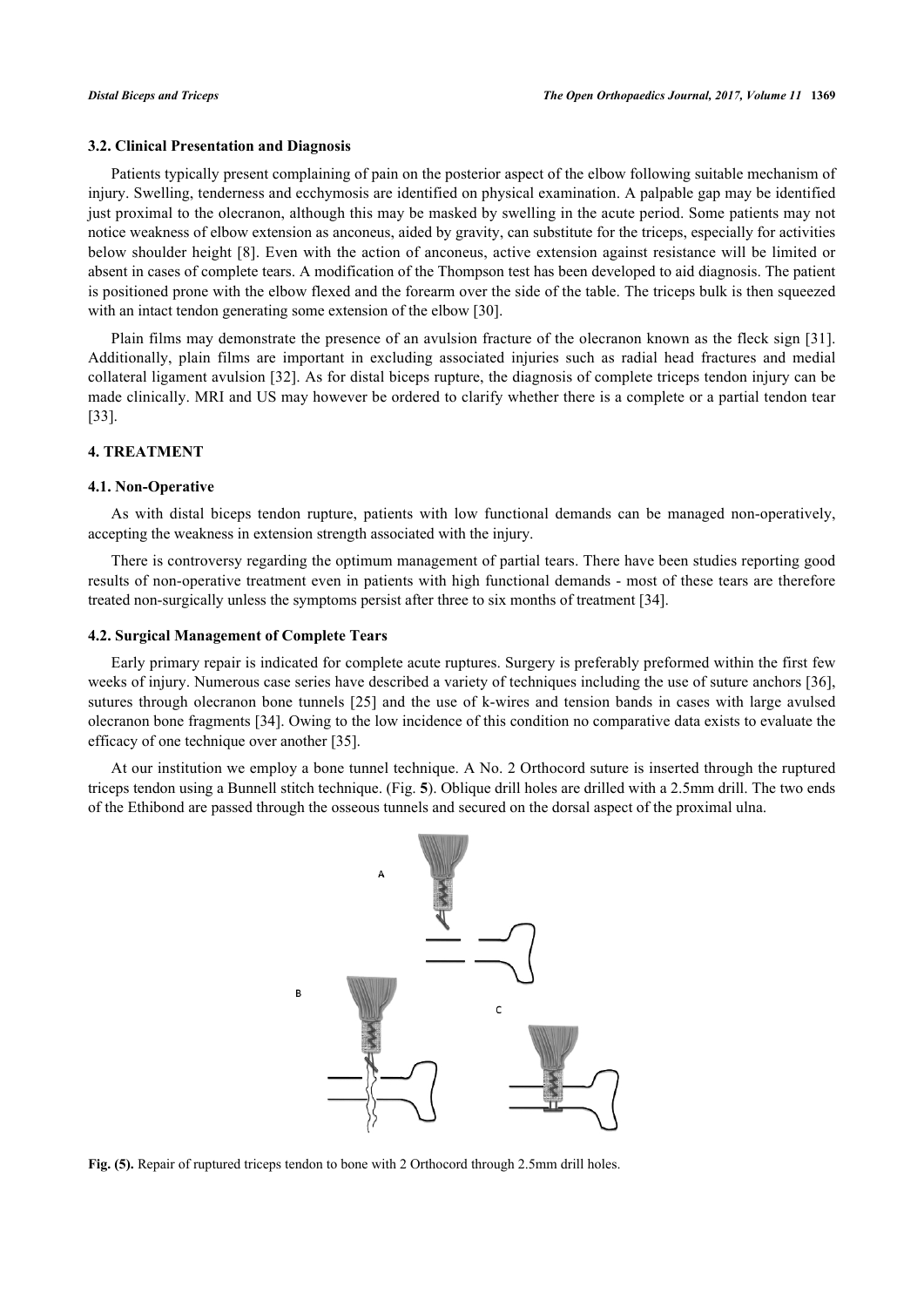The management of chronic tendon ruptures is a challenge. Occasionally, it is possible to repair the tendon using the technique described above. For chronic ruptures with significant tendon retraction, we use a technique described by Morrey, utilising a Achilles tendon graft and anconeus muscle flap [[36\]](#page-8-0).

Our postoperative rehabilitation protocol consists of a primary immobilisation in 30-60 degrees of elbow flexion for two weeks. We permit passive range of motion after the two weeks and active range of motion exercises at six weeks. Patients are advised that complete return to previous activities is not expected until at least three months post surgery.

#### **SUMMARY**

Rupture of the distal biceps and triceps tendon are relatively uncommon injuries typically occurring in middle-aged males as result of eccentric loading of the tendon. Whilst non-operative treatment may be appropriate for patients with low functional demands, surgical management is the preferred option for the majority of patients. We have described a cortical button technique and osseous tunnel technique utilised at our institution for distal biceps and triceps tendon fixation respectively. For biceps or triceps tendon injuries, an excellent functional outcome can be expected for those receiving an early diagnosis and undergoing surgical intervention.

#### **CONSENT FOR PUBLICATION**

Not applicable.

## **CONFLICT OF INTEREST**

The authors received no financial contributions to the work reported and no other potential conflict of interest exists.

#### **ACKNOWLEDGEMENTS**

Declared none.

### **REFERENCES**

<span id="page-6-0"></span>[1] Safran MR, Graham SM. Distal biceps tendon ruptures: Incidence, demographics, and the effect of smoking. Clin Orthop Relat Res 2002; (404): 275-83.

[\[http://dx.doi.org/10.1097/00003086-200211000-00042](http://dx.doi.org/10.1097/00003086-200211000-00042)] [PMID: [12439270\]](http://www.ncbi.nlm.nih.gov/pubmed/12439270)

<span id="page-6-1"></span>[2] Agins HJ, Chess JL, Hoekstra DV, Teitge RA. Rupture of the distal insertion of the biceps brachii tendon. Clin Orthop Relat Res 1988; (234): 34-8.

[PMID: [3409596\]](http://www.ncbi.nlm.nih.gov/pubmed/3409596)

- <span id="page-6-2"></span>[3] Seiler JG III, Parker LM, Chamberland PD, Sherbourne GM, Carpenter WA. The distal biceps tendon. Two potential mechanisms involved in its rupture: Arterial supply and mechanical impingement. J Shoulder Elbow Surg 1995; 4(3): 149-56. [\[http://dx.doi.org/10.1016/S1058-2746\(05\)80044-8\]](http://dx.doi.org/10.1016/S1058-2746(05)80044-8) [PMID: [7552670](http://www.ncbi.nlm.nih.gov/pubmed/7552670)]
- <span id="page-6-3"></span>[4] Last. Last's anatomy regional and applied. 9<sup>th</sup> ed. New York: Churchill Livingstone 1994.
- <span id="page-6-4"></span>[5] Eames MH, Bain GI, Fogg QA, van Riet RP. Distal biceps tendon anatomy: A cadaveric study. J Bone Joint Surg Am 2007; 89(5): 1044-9. [PMID: [17473142\]](http://www.ncbi.nlm.nih.gov/pubmed/17473142)
- <span id="page-6-5"></span>[6] Hutchinson HL, Gloystein D, Gillespie M. Distal biceps tendon insertion: An anatomic study. J Shoulder Elbow Surg 2008; 17(2): 342-6. [\[http://dx.doi.org/10.1016/j.jse.2007.05.005\]](http://dx.doi.org/10.1016/j.jse.2007.05.005) [PMID: [17931901](http://www.ncbi.nlm.nih.gov/pubmed/17931901)]
- <span id="page-6-6"></span>[7] Jarrett CD, Weir DM, Stuffmann ES, Jain S, Miller MC, Schmidt CC. Anatomic and biomechanical analysis of the short and long head components of the distal biceps tendon. J Shoulder Elbow Surg 2012; 21(7): 942-8. [\[http://dx.doi.org/10.1016/j.jse.2011.04.030\]](http://dx.doi.org/10.1016/j.jse.2011.04.030) [PMID: [21813298](http://www.ncbi.nlm.nih.gov/pubmed/21813298)]
- <span id="page-6-7"></span>[8] Bain GI, Durrant AW. Sports-related injuries of the biceps and triceps. Clin Sports Med 2010; 29(4): 555-76. [\[http://dx.doi.org/10.1016/j.csm.2010.07.002\]](http://dx.doi.org/10.1016/j.csm.2010.07.002) [PMID: [20883897](http://www.ncbi.nlm.nih.gov/pubmed/20883897)]
- <span id="page-6-8"></span>[9] Morrey BF. Distal biceps tendon rupture.The elbow Hagers-town. MD: Lippincott Williams & Wilkins 2001; pp. 173-91.
- <span id="page-6-9"></span>[10] O'Driscoll SW, Goncalves LB, Dietz P. The hook test for distal biceps tendon avulsion. Am J Sports Med 2007; 35(11): 1865-9. [\[http://dx.doi.org/10.1177/0363546507305016\]](http://dx.doi.org/10.1177/0363546507305016) [PMID: [17687121](http://www.ncbi.nlm.nih.gov/pubmed/17687121)]
- <span id="page-6-10"></span>[11] Devereaux MW, ElMaraghy AW. Improving the rapid and reliable diagnosis of complete distal biceps tendon rupture: A nuanced approach to the clinical examination. Am J Sports Med 2013; 41(9): 1998-2004. [\[http://dx.doi.org/10.1177/0363546513493383\]](http://dx.doi.org/10.1177/0363546513493383) [PMID: [23804587](http://www.ncbi.nlm.nih.gov/pubmed/23804587)]
- <span id="page-6-11"></span>[12] Freeman CR, McCormick KR, Mahoney D, Baratz M, Lubahn JD. Nonoperative treatment of distal biceps tendon ruptures compared with a historical control group. J Bone Joint Surg Am 2009; 91(10): 2329-34. [\[http://dx.doi.org/10.2106/JBJS.H.01150\]](http://dx.doi.org/10.2106/JBJS.H.01150) [PMID: [19797566](http://www.ncbi.nlm.nih.gov/pubmed/19797566)]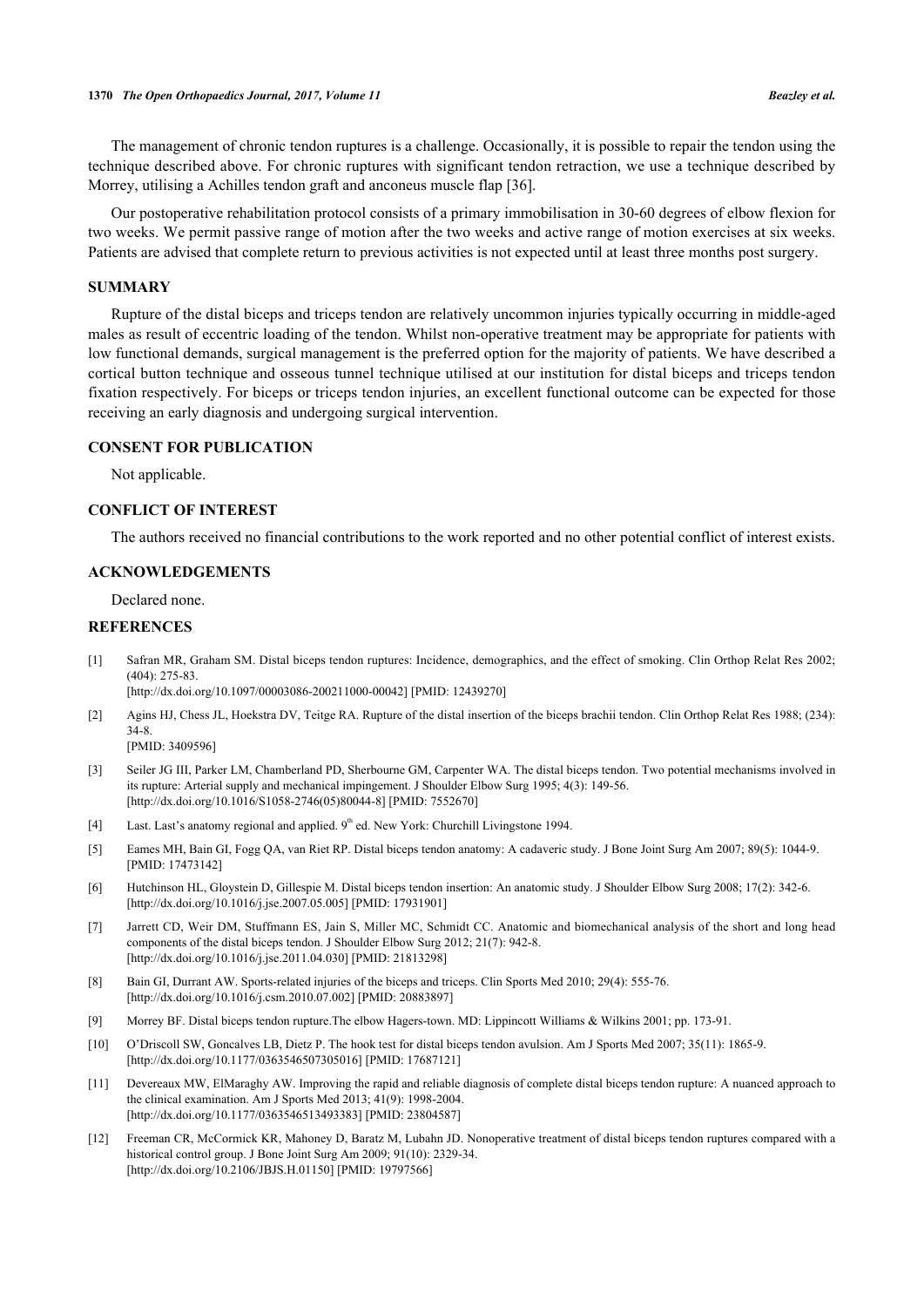- <span id="page-7-0"></span>[13] Morrey BF, Askew LJ, An KN, Dobyns JH. Rupture of the distal tendon of the biceps brachii. A biomechanical study. J Bone Joint Surg Am 1985; 67(3): 418-21. [\[http://dx.doi.org/10.2106/00004623-198567030-00011](http://dx.doi.org/10.2106/00004623-198567030-00011)] [PMID: [3972866\]](http://www.ncbi.nlm.nih.gov/pubmed/3972866)
- <span id="page-7-1"></span>[14] Baker BE, Bierwagen D. Rupture of the distal tendon of the biceps brachii. Operative versus non-operative treatment. J Bone Joint Surg Am 1985; 67(3): 414-7. [\[http://dx.doi.org/10.2106/00004623-198567030-00010](http://dx.doi.org/10.2106/00004623-198567030-00010)] [PMID: [3972865\]](http://www.ncbi.nlm.nih.gov/pubmed/3972865)
- <span id="page-7-2"></span>[15] Dobbie RP. Avulsion of the lower biceps brachii tendon: Analysis of fifty-one previously unreported cases. Am J Surg 1941; 51(3): 662-83. [\[http://dx.doi.org/10.1016/S0002-9610\(41\)90203-9\]](http://dx.doi.org/10.1016/S0002-9610(41)90203-9)
- <span id="page-7-3"></span>[16] Boyd HB, Anderson LD. A method for reinsertion of the distal biceps brachii tendon. J Bone Joint Surg Am 1961; 43(7): 1041-3. [\[http://dx.doi.org/10.2106/00004623-196143070-00012](http://dx.doi.org/10.2106/00004623-196143070-00012)]
- <span id="page-7-4"></span>[17] Watson JN, Moretti VM, Schwindel L, Hutchinson MR. Repair techniques for acute distal biceps tendon ruptures: A systematic review. J Bone Joint Surg Am 2014; 96(24): 2086-90. [\[http://dx.doi.org/10.2106/JBJS.M.00481\]](http://dx.doi.org/10.2106/JBJS.M.00481) [PMID: [25520343](http://www.ncbi.nlm.nih.gov/pubmed/25520343)]
- <span id="page-7-9"></span>[18] Grewal R, Athwal GS, MacDermid JC, *et al.* Single versus double-incision technique for the repair of acute distal biceps tendon ruptures: A randomized clinical trial. J Bone Joint Surg Am 2012; 94(13): 1166-74. [\[http://dx.doi.org/10.2106/JBJS.K.00436\]](http://dx.doi.org/10.2106/JBJS.K.00436) [PMID: [22760383](http://www.ncbi.nlm.nih.gov/pubmed/22760383)]
- <span id="page-7-5"></span>[19] Klonz A, Loitz D, Wöhler P, Reilmann H. Rupture of the distal biceps brachii tendon: Isokinetic power analysis and complications after anatomic reinsertion compared with fixation to the brachialis muscle. J Shoulder Elbow Surg 2003; 12(6): 607-11. [\[http://dx.doi.org/10.1016/S1058-2746\(03\)00212-X\]](http://dx.doi.org/10.1016/S1058-2746(03)00212-X) [PMID: [14671528](http://www.ncbi.nlm.nih.gov/pubmed/14671528)]
- <span id="page-7-6"></span>[20] Morrey ME, Abdel MP, Sanchez-Sotelo J, Morrey BF. Primary repair of retracted distal biceps tendon ruptures in extreme flexion. J Shoulder Elbow Surg 2014; 23(5): 679-85. [\[http://dx.doi.org/10.1016/j.jse.2013.12.030\]](http://dx.doi.org/10.1016/j.jse.2013.12.030) [PMID: [24745316](http://www.ncbi.nlm.nih.gov/pubmed/24745316)]
- <span id="page-7-7"></span>[21] Eames MH, Bain GI. Distal biceps tendon endoscopy and anterior elbow arthroscopy portal. Tech Shoulder Elbow Surg 2006; 7(3): 139-42. [\[http://dx.doi.org/10.1097/00132589-200609000-00004](http://dx.doi.org/10.1097/00132589-200609000-00004)]
- [22] Dürr HR, Stäbler A, Pfahler M, Matzko M, Refior HJ. Partial rupture of the distal biceps tendon. Clin Orthop Relat Res 2000; (374): 195-200. [PMID: [10818980\]](http://www.ncbi.nlm.nih.gov/pubmed/10818980)
- <span id="page-7-8"></span>[23] Bain GI, Johnson LJ, Turner PC. Treatment of partial distal biceps tendon tears. Sports Med Arthrosc Rev 2008; 16(3): 154-61. [\[http://dx.doi.org/10.1097/JSA.0b013e318183eb60](http://dx.doi.org/10.1097/JSA.0b013e318183eb60)] [PMID: [18703975\]](http://www.ncbi.nlm.nih.gov/pubmed/18703975)
- <span id="page-7-10"></span>[24] Anzel SH, Covey KW, Weiner AD, Lipscomb PR. Disruption of muscles and tendons; an analysis of 1, 014 cases. Surgery 1959; 45(3): 406-14.

[PMID: [13635217\]](http://www.ncbi.nlm.nih.gov/pubmed/13635217)

- <span id="page-7-11"></span>[25] van Riet RP, Morrey BF, Ho E, O'Driscoll SW. Surgical treatment of distal triceps ruptures. J Bone Joint Surg Am 2003; 85-A(10): 1961-7. [\[http://dx.doi.org/10.2106/00004623-200310000-00015](http://dx.doi.org/10.2106/00004623-200310000-00015)] [PMID: [14563805\]](http://www.ncbi.nlm.nih.gov/pubmed/14563805)
- <span id="page-7-12"></span>[26] Kibuule LK, Fehringer EV. Distal triceps tendon rupture and repair in an otherwise healthy pediatric patient: A case report and review of the literature. J Shoulder Elbow Surg 2007; 16(3): e1-3. [\[http://dx.doi.org/10.1016/j.jse.2006.06.002\]](http://dx.doi.org/10.1016/j.jse.2006.06.002) [PMID: [17169586](http://www.ncbi.nlm.nih.gov/pubmed/17169586)]
- <span id="page-7-13"></span>[27] Stannard JP, Bucknell AL. Rupture of the triceps tendon associated with steroid injections. Am J Sports Med 1993; 21(3): 482-5. [\[http://dx.doi.org/10.1177/036354659302100327\]](http://dx.doi.org/10.1177/036354659302100327) [PMID: [8346768](http://www.ncbi.nlm.nih.gov/pubmed/8346768)]
- <span id="page-7-14"></span>[28] Morrey BF. Rupture of the triceps tendon. The elbow and its disorders. 3<sup>rd</sup> ed. Philadelphia: WB Saunders 2000; pp. 479-548.
- <span id="page-7-15"></span>[29] Yeh PC, Dodds SD, Smart LR, Mazzocca AD, Sethi PM. Distal triceps rupture. J Am Acad Orthop Surg 2010; 18(1): 31-40. [\[http://dx.doi.org/10.5435/00124635-201001000-00005](http://dx.doi.org/10.5435/00124635-201001000-00005)] [PMID: [20044490\]](http://www.ncbi.nlm.nih.gov/pubmed/20044490)
- <span id="page-7-16"></span>[30] Viegas SF. Avulsion of the triceps tendon. Orthop Rev 1990; 19(6): 533-6. [PMID: [2367146\]](http://www.ncbi.nlm.nih.gov/pubmed/2367146)
- <span id="page-7-17"></span>[31] Bach BR Jr, Warren RF, Wickiewicz TL. Triceps rupture. A case report and literature review. Am J Sports Med 1987; 15(3): 285-9. [\[http://dx.doi.org/10.1177/036354658701500319\]](http://dx.doi.org/10.1177/036354658701500319) [PMID: [3618881](http://www.ncbi.nlm.nih.gov/pubmed/3618881)]
- <span id="page-7-18"></span>[32] Tatebe M, Horii E, Nakamura R. Chronically ruptured triceps tendon with avulsion of the medial collateral ligament: A report of 2 cases. J Shoulder Elbow Surg 2007; 16(1): e5-7. [\[http://dx.doi.org/10.1016/j.jse.2005.12.010\]](http://dx.doi.org/10.1016/j.jse.2005.12.010) [PMID: [17240294](http://www.ncbi.nlm.nih.gov/pubmed/17240294)]
- <span id="page-7-19"></span>[33] Kokkalis ZT, Ballas EG, Mavrogenis AF, Soucacos PN. Distal biceps and triceps ruptures. Injury 2013; 44(3): 318-22. [\[http://dx.doi.org/10.1016/j.injury.2013.01.003](http://dx.doi.org/10.1016/j.injury.2013.01.003)] [PMID: [23352149\]](http://www.ncbi.nlm.nih.gov/pubmed/23352149)
- <span id="page-7-20"></span>[34] Tarallo L, Zambianchi F, Mugnai R, Costanzini CA, Catani F. Distal triceps tendon repair using Krakow whipstitches, K wires, tension band and double drilling technique: a case report. J Med Case Reports 2015; 9(1): 36. [\[http://dx.doi.org/10.1186/s13256-014-0504-5\]](http://dx.doi.org/10.1186/s13256-014-0504-5) [PMID: [25880587](http://www.ncbi.nlm.nih.gov/pubmed/25880587)]
- <span id="page-7-21"></span>[35] Kokkalis ZT, Mavrogenis AF, Spyridonos S, Papagelopoulos PJ, Weiser RW, Sotereanos DG. Triceps brachii distal tendon reattachment with a double-row technique. Orthopedics 2013; 36(2): 110-6. [\[http://dx.doi.org/10.3928/01477447-20130122-03](http://dx.doi.org/10.3928/01477447-20130122-03)] [PMID: [23379659\]](http://www.ncbi.nlm.nih.gov/pubmed/23379659)